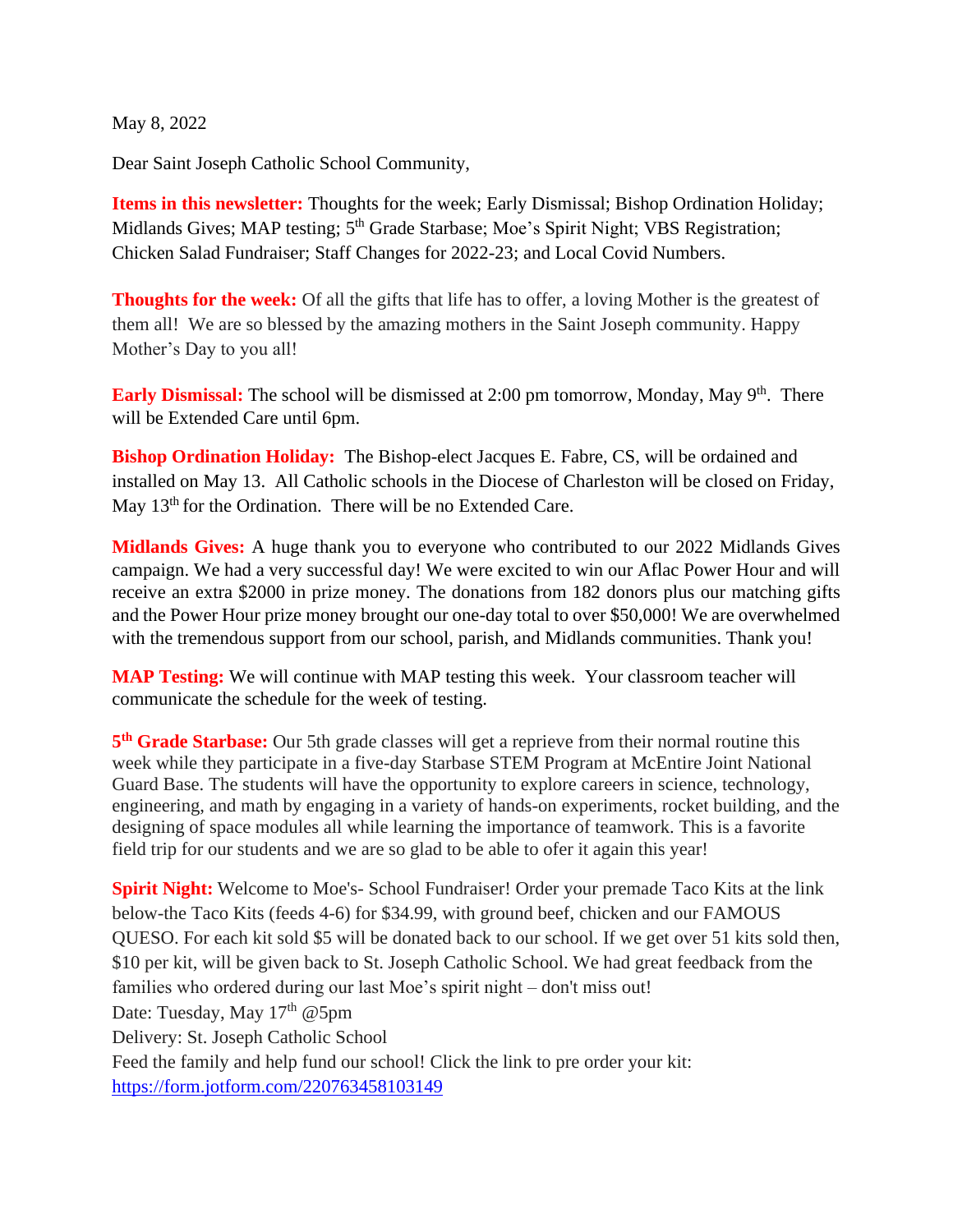**Vacation Bible School Registration:** Registration is now open for Vacation Bible School! Monumental VBS will be July 11-15 from 9:00 – 12:00. Early bird registration rates are available through June 5: \$30 for one child; max of \$50 per family. Pricing after June 5: \$35 for one child; max of \$60 per family. Click here to register: [https://vbspro.events/p/events/2428b9.](https://vbspro.events/p/events/2428b9) Volunteers are also needed and can register through the same link. If you have questions, please contact Emily MacLennan at **[emily@stjosephcolumbia.org](mailto:emily@stjosephcolumbia.org).** 



**Chicken Salad Chick Fundraiser:** The Cardinal Cadence Crew – the music booster club at Cardinal Newman - has an exciting fundraiser going on now! "Quick Chicks" from **Chicken Salad Chick** are available to purchase between now and **Monday, May 9**, and will be available for pick-up on **Wednesday, May 11**. Fourteen varieties to choose from, each one feeding 4-5 people and last 4-5 days in the fridge! Click this link to order:

[https://docs.google.com/forms/d/e/1FAIpQLSfL2XdEalqveOeR7SEolOFf9BzQyuJ03pRyI6mPk](https://docs.google.com/forms/d/e/1FAIpQLSfL2XdEalqveOeR7SEolOFf9BzQyuJ03pRyI6mPkShPsdDMmw/viewform) [ShPsdDMmw/viewform](https://docs.google.com/forms/d/e/1FAIpQLSfL2XdEalqveOeR7SEolOFf9BzQyuJ03pRyI6mPkShPsdDMmw/viewform)



**Staff Changes for 2022-23:** We are excited that Mrs. Jessica Eadon will be returning next school year in a dual role – she will split her time between teaching PE and being the school nurse. Mrs. Karen Tucker will transition to a full-time administrator. We are blessed to have these two professionals in our building. Great things are happening at SJCS!

We are sad to announce that Mrs. Sonnie Moore will not be returning for the 2022-2023 school year. We wish her the very best as she starts a new and exciting chapter in her life.